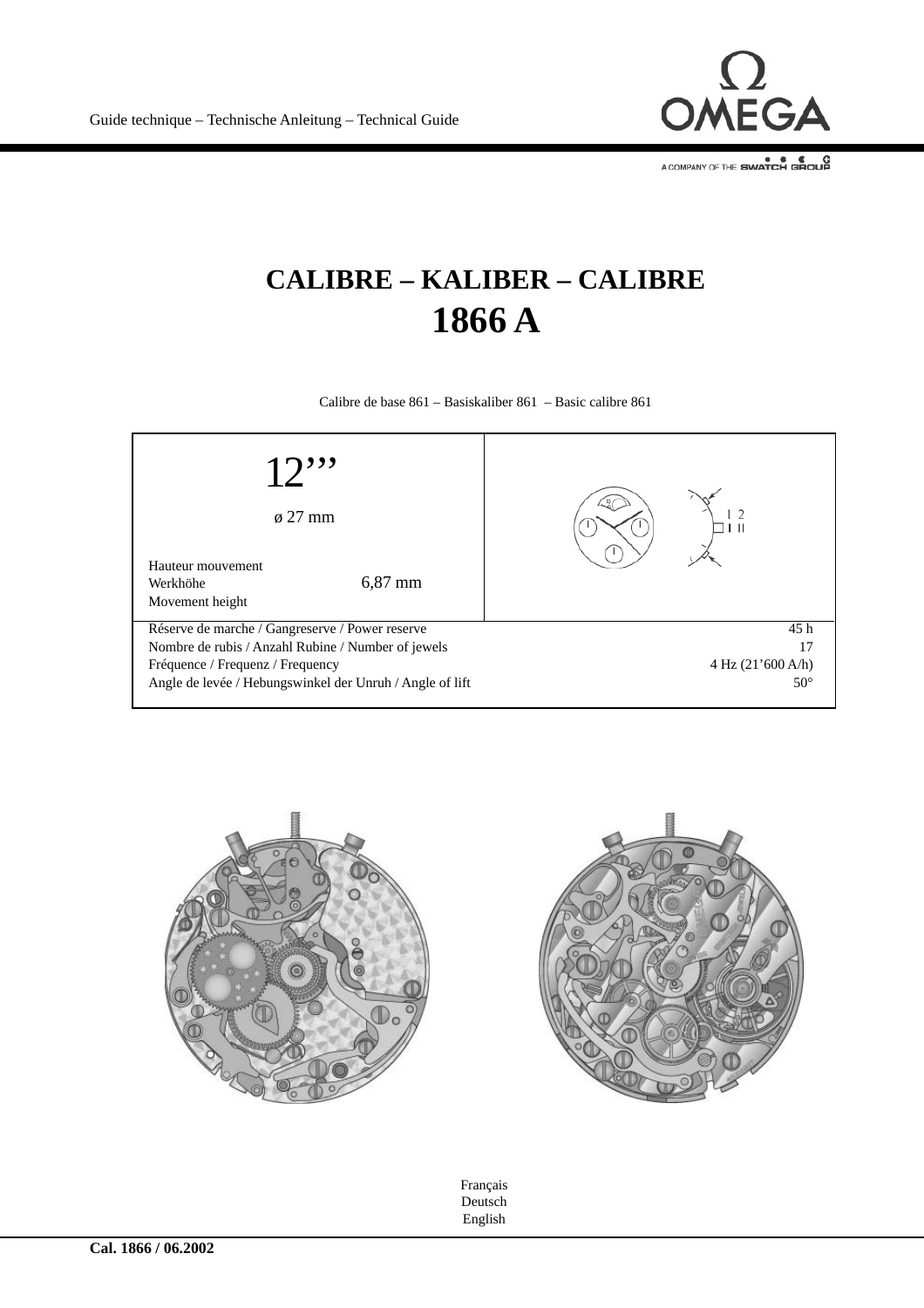

**Liste des fournitures – Bestandteilliste – Spare parts list**

Remarque: Tous les autres composants sont identiques au calibre de base 861. Voir guide technique du calibre 861. Bemerkung: Alle anderen Teile sind identisch mit dem Basiskaliber 861. Siehe technische Anleitung Kaliber 861. Remarque: All other components are identical with the basic calibre 861. See technical guide calibre 861.